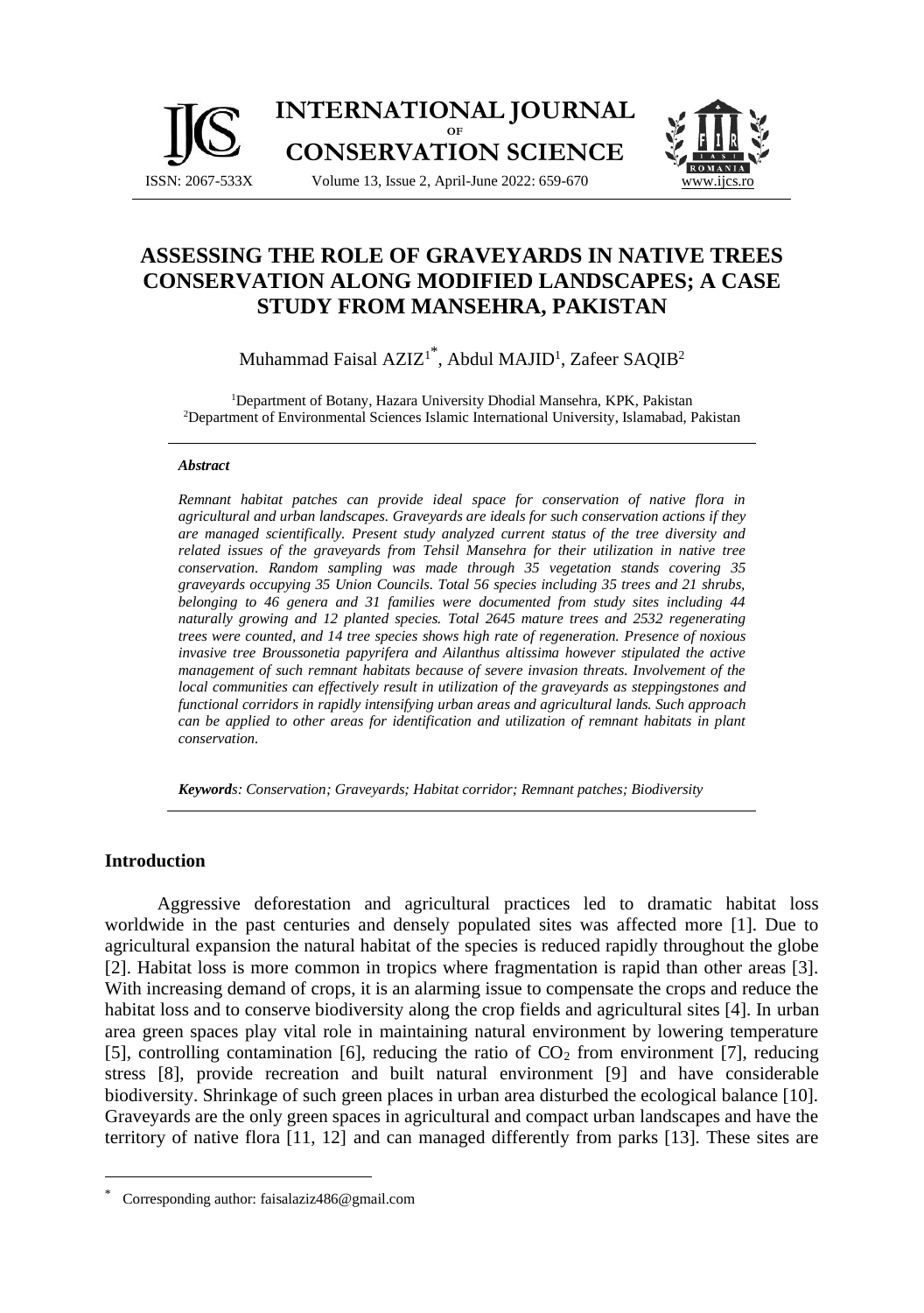conserved by local communities considering ritual believes [14], sacred forest patches [15], acting as connecting corridor for the surrounding biodiversity [16] and hosting native endemic and endangered plant species [17]. These are the most protected sites that have various types of habitats [18], but their biological importance has not been taken under consideration thouroghly [19]. These sites are marked by wall boundaries or fenced off in some areas and are away from animals or anthropogenic activities and have various undiscovered and unknown plant species [20] and can protect extinct in wild or threatened species of a specific area [21]*,* and old tree can be seen here [22].

In compact urban spaces graveyards can be managed and designed properly similar to parks to protect and support the native flora and fauna [23, 24] and many trees can be planted like ornamental plants *Cupressus spp.*, etc. along with native plants [25]. Cemetrobotany (study of plants of graveyards and their ecological values) is now an emerging trend in botany and various researchers explore the diversity and ecological values of graveyards globally, Loki *et al.* [1], Ullah *et al.* [26], Kamran *et al.* [27], Aziz [28], Molnar *et al.* [12], Molnar *et al.* [19], Shah *et al*. [29], Siddiqui *et al.* [30], Otves *et al.* [31], Khan *et al.* [32], Rutkovska *et al.* [33], Ruch *et al.* [23], Rahman *et al*. [34], Hussain *et al.* [35] and McBarron *et al.* [36]. Our findings correlate the graveyards and biodiversity conservation in compact urban and agricultural landscapes where they are acting as green spaces, natural connecting corridors and steppingstones and have native and key stone species.

### **Study area**

Mansehra is the district of Kpk, Pakistan containing three tehsils and covering  $4,579 \text{ km}^2$ areas and lies under Sino-Japanese region phytogeographically [37]. Tehsil Mansehra have 1301 km<sup>2</sup> areas, consist of 36 Union Councils and are surrounded by District Abbottabad, District Battagram, Tehsil Balakot and Tehsil Oghi (Fig. 1). Climatic condition varies due to variation in precipitation pattern and maximum rain fall occurs from June to August. During winter severe cold and snowfall occurs on mountains. Average rainfall is 72 inches per annum and temperature varies from 2 to 38°C [38].



**Fig. 1.** Spot representing the most populous sites of Tehsil Mansehra having old graveyards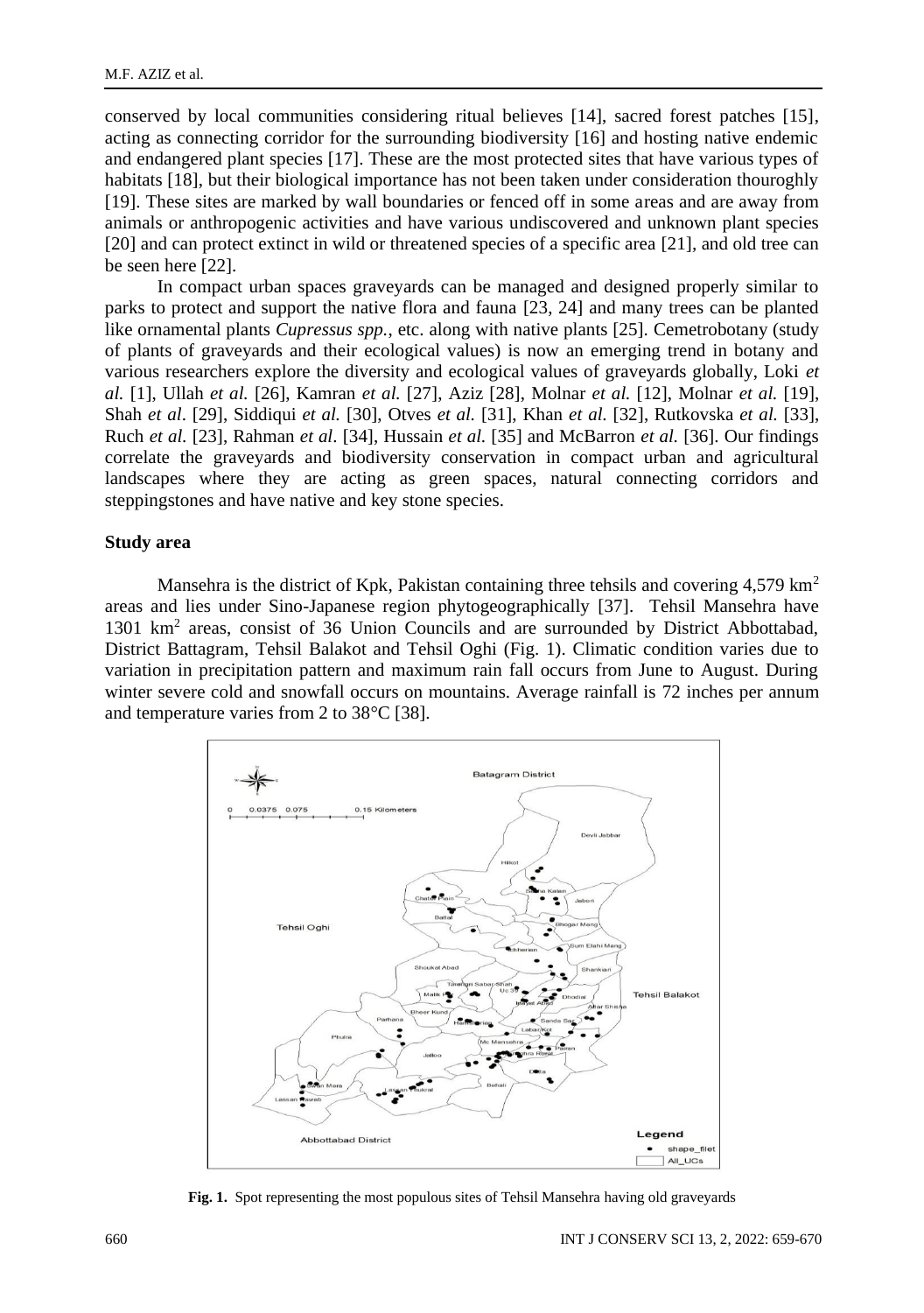# **Material and method**

Total thirty-five graveyards were selected each from one union council of Tehsil Mansehra having elevation range of 700 meter to 1688 meter. Study was carried out during April- August 2019. A quadrate size of 10m×10m was drawn from each graveyard as taken by Andrabi *et al.* [39] and by using GPS (Garmin Etrex) device, GPS coordinates (Latitude, Longitude and Altitudes) were taken and written in handbook and local names of species, total number of tree species and their regeneration status were counted and DBH of largest species were measured by inch tap.

Associated shrubs diversity and threats like invasive species, grazing and fragmentation were recorded. Data regarding protection measure, plant usage and plant cutting trends from graveyards were collected via semi structured questionnaires.

Data of overall 35 stands were gathered on MS Excel and number of mature and immature individuals of each tree species was calculated and regeneration status was calculated as:

Regeneration status of a species

\n
$$
= \frac{\text{Total number of regenerated individuals of a species}}{\text{Total number of mature individuals of that species}}
$$

Regenerated tree and mature tree species were compared to check the future of native tree in that area.

### **Results**

Fifty-six species including 35 trees and 21 shrubs belonging to 46 genera and 31 families were recorded. Among them 92.8% (52 species) were angiospermae while 7.1% (4 species) were gymnospermae. Genus *Rubus* and *Zizyphus* had 3 species (each) followed by *Berberis, Morus, Pinus, Prunus* and *Pyrus* having 2 species (each) while other having only one species. Maximum species were belonging to family *Rosaceae* (10 species) followed by Moraceae and Oleaceae (4 species each), Myrataceae and Rhamnaceae (3 each), *Berberidaceae, Cuperssaceae, Fabaceae, Salicaceae, Pinaceae* and Rutaceaehaiving 2 species each (Fig. 2).



**Fig. 2.** Families' vs number of species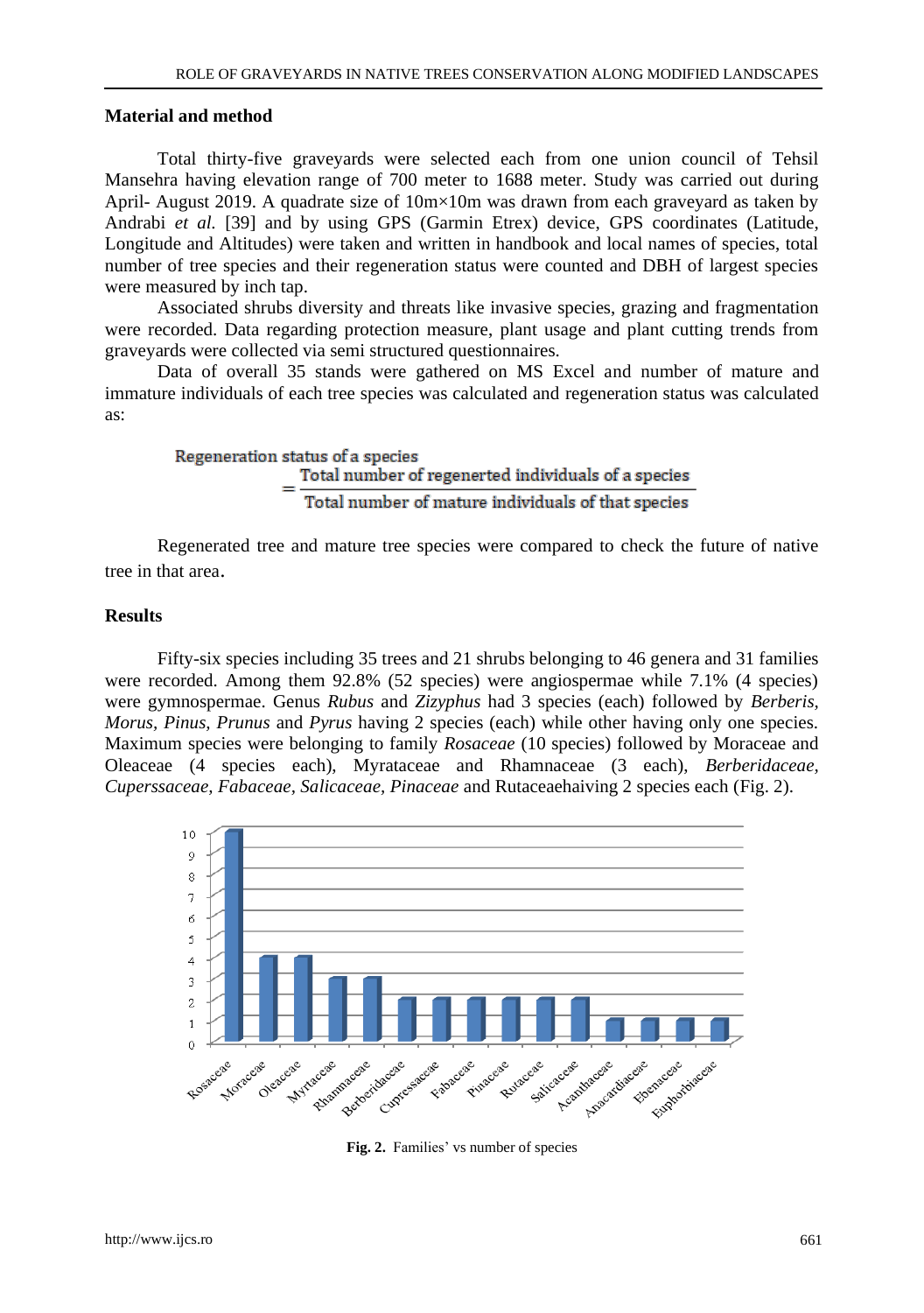Total 2645 trees species individuals were recorded from all 35 quadrates drawn in study area, among them *Olea ferruginea*was found with maximum number of individuals (611) followed by *Ailanthus altissima* (385) and *Broussoneti apapyrifera* (263). Less than ten individuals of species recorded were *Salix tetrasperma, Prosopis juliflora, Prunus armeniaca, Thuja orientalis, Fraxinus excelsior, Zizyphus mauritiana, Pinus wallichiana, Platanus orientalis, Juglans regia, Parrotiopsis jacquemontiana, Pyrus pseudopashia* and *Prunus persica* (Fig. 3).



**Fig. 3.** Some trees vs number of counted individuals

Twelve species (21.42%) out of 56 were found to be planted in the area while 44 species (78.58%) were naturally growing. Majority of the planted species were belonging to genus *Prunus* and family *Rosaceae* and *Myrtaceae*. Among the planted species five were planted as ornamental purposes.

Twenty-two species with edible fruits belonging to fourteen genera and ten families were recorded. Family *Rosaceae* have maximum species (7) followed by *Rhamnaceae* and *Moraceae* (3 spp. each) while gunus Rubus have maximum number of species. Among them five species were planted while seventeen were naturally growing species.

The species with maximum circumference was recorded and considered as oldest species of the area. Out of 35 localities, 14 had *Olea ferruginea,* followed by *Celtis australis* (5 localities), *Morus alba* (3), *Ailanthus altissima* and *Pinus roxburghii* (2) while all other were found in one graveyard as an oldest tree.

# *Regeneration*

Total 2532 regenerating trees individual were counted from all study sites. Among them maximum regeneration status counted was of *Olea ferruginea* having 496 individuals followed by *Ailanthus altissima* (310) and *Broussonetia papyrifera* (300), while less than two regenerating individuals of some species found were *Callistemon citrinus, Fraxinus excelsior, Juglans regia, Pyrus pseudopashia* while zero regeneration status of *Pinus wallichiana, Platanus orientalis, Parrotiopsis jacquemontiana, Citrus acida* and *Prunus persica* were counted from study area (Fig. 4).

Species with status difference more than 1.0 has more regenerating individuals. These are 14 species among them maximum regeneration difference is shown by *Quercus incana* (3.3) and *Populus alba* (2.1), while species having difference between 1.0 to 1.05 shows less difference between mature and regenerating individuals like *Grewia optiva, Punica granatum and Pyrus pashia*. Seventeen species have fewer regenerating individuals than the mature trees showing the value less than 1.0 while 5 species have zero regenerating individuals (Fig. 5).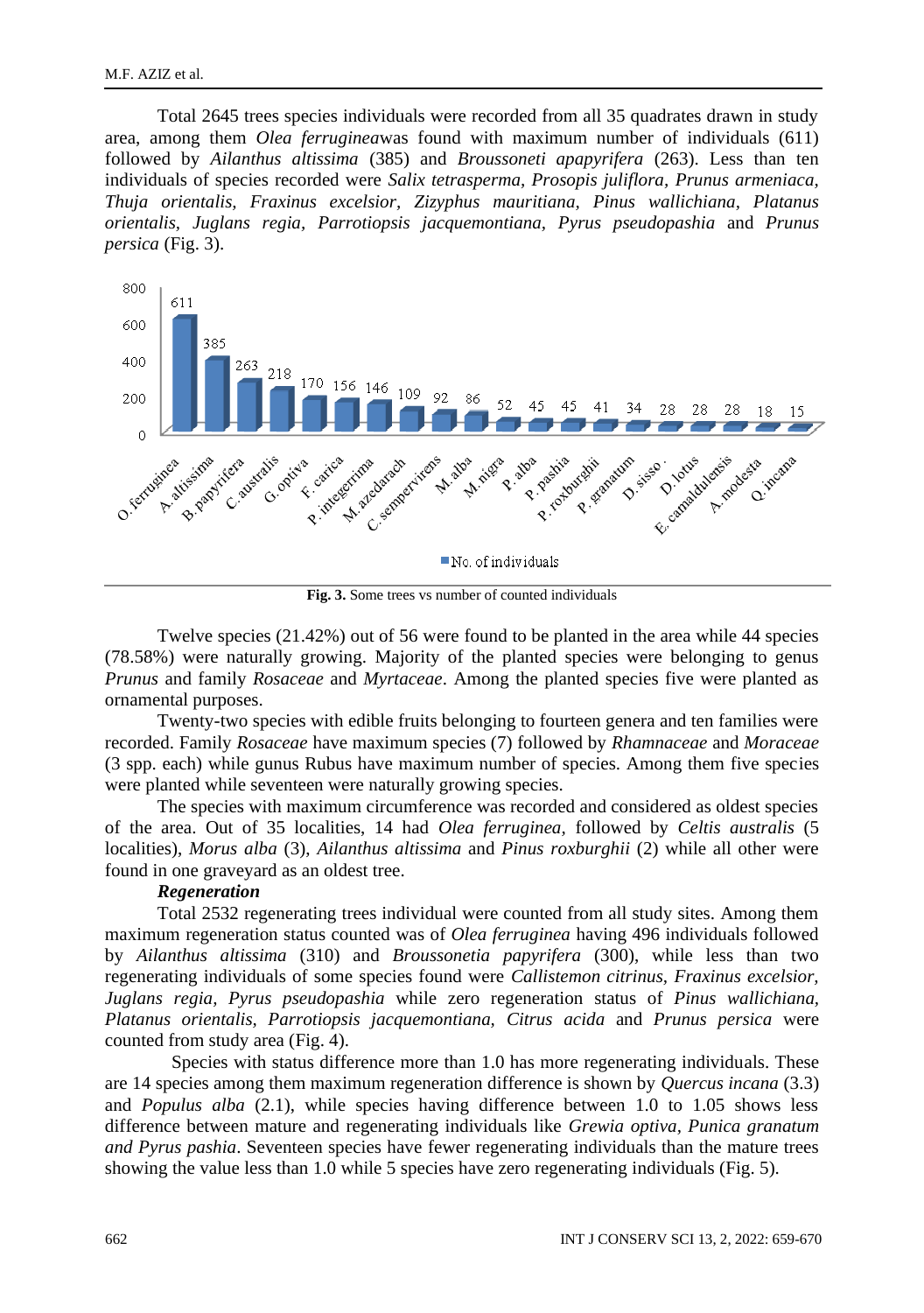

**Fig. 4**. Regeneration Status of 20 max tree species

#### Comparison



**Fig. 5.** Comparisons of mature and regenerated tree individuals

# *Threats to graveyard's floral diversity*

Nine invasive species were recorded belonging to seven families. Three species were belonging to family Asteraceae. Only two invasive trees found were *Broussonetia papyrifera* and *Ailanthus altissima,* one shrub *Adhotida vasica* while other six species were herbaceous invasive including *Cannabis sativa*, *Parthenium hysterophorus*, *Lantana camara*, *Xanthium strumarium* and *Tagetes minuta*.

In fifty four percent graveyards there were no human exploitation recorded while fort six percent were used for various purposes. Among them maximum usage purpose was as fuel (30% graveyards), followed by edible fruit and multi purposes (15% each), thatching (13%), fodder (11%), medicinal (09%) and fencing purposes (07%) (Fig. 6).

Forty eight percent graveyards were fragmented while fifty two percent were unfragmented. Fragmentation was due to passing link roads (4 graveyards), pathways (11) and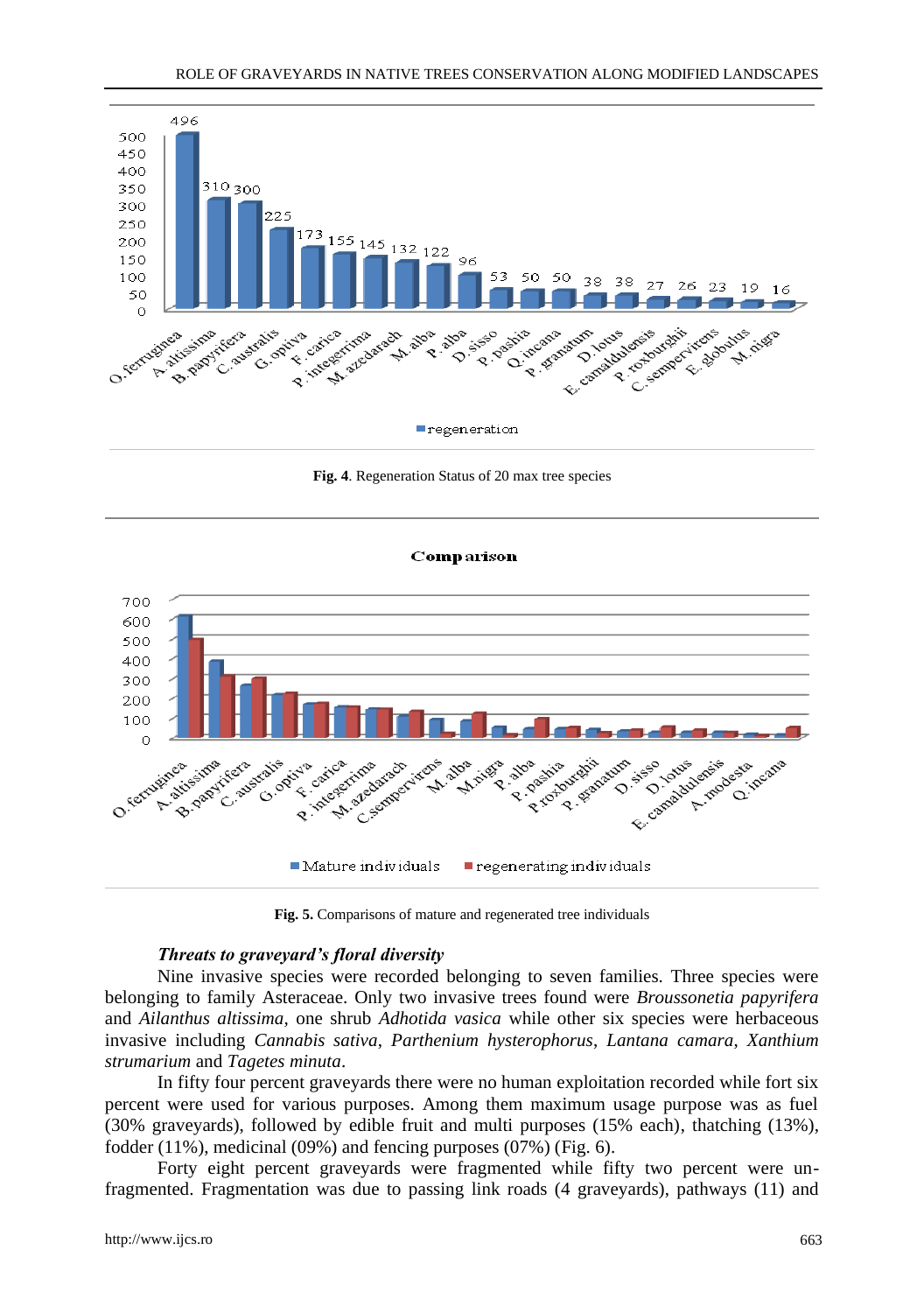school buildings (2). Six-time fragmentation were found in 2 graveyards followed by five time in 2, four time in 2, three time in 4, two time in 4 and one time in 3 graveyards (Fig. 7).



Number of graveyards

**Fig. 6.** Percentage of graveyards and usage of species



Number of graveyards

Fifty seven percent sites were found away from browsing and grazing activities by animals while forty-three graveyards were found directly grazing or browsing.

# *Graveyards administration*

Out of 35 burial sites 68% were owned by communities (shamilat) while single person was the owner of other 32% graveyards. Fifty five percent graveyards were protected by wall around them 5% by fencing while other 40% were not protected by their surroundings. Plantation status: In 30 % graveyards various plant species were planted while in 70% there was not a single individual that was to be planted.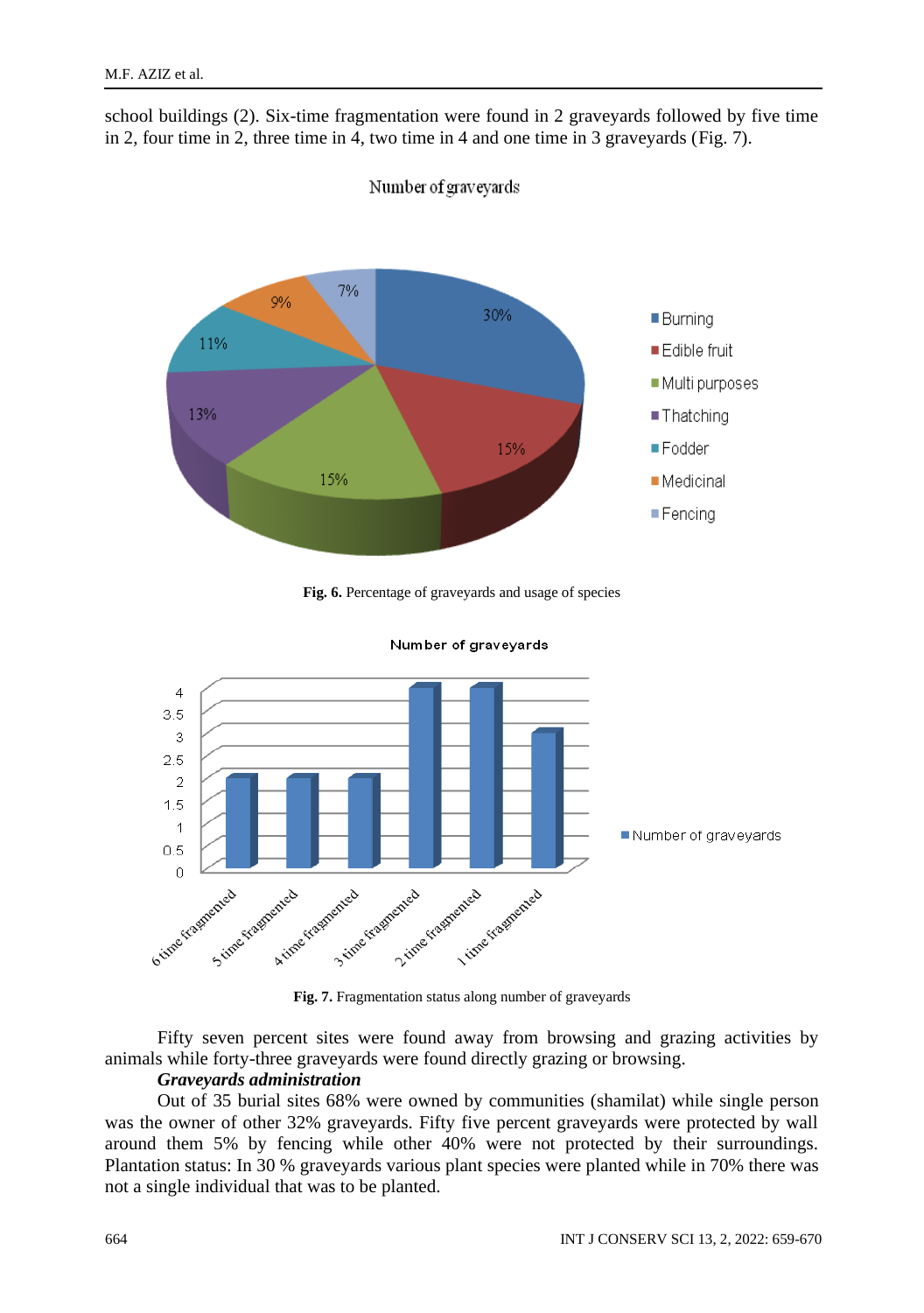| No           | Botanical name                         | Local name       | Families       | Habit | Fruit     | <b>Status</b> | Nt/Ex |
|--------------|----------------------------------------|------------------|----------------|-------|-----------|---------------|-------|
| $\mathbf{1}$ | Acacia modesta Wall.                   | Phulai           | Mimosaceae     | Tree  | NE        | WI            | Nt    |
| $\mathbf{2}$ | Ailanthus altissima Mill.              | Drawa            | Simaroubaceae  | Tree  | NE        | WI            | Ex    |
|              | <i>Broussonetia papyrifera</i> (Linn.) |                  |                |       |           |               |       |
| 3            | L'Herit. ex Vent.                      | Shehtoot         | Moraceae       | Tree  | NE        | WI            | Ex    |
| 4            | Callistemon citrinus                   | Bottle brush     | Myrtaceae      | Tree  | NE        | Pl            | Ex    |
| 5            | Celtis australis                       | Batkalarh        | Ulmaceae       | Tree  | NE        | WI            | Nt    |
| 6            | Citrus acida                           | Khatti           | Rutaceae       | Tree  | E         | P1            | Ex    |
| $\tau$       | Cupressus sempervirens L.              | Saroo            | Cupressaceae   | Tree  | NE        | Pl            | Ex    |
| $\,8\,$      | Dalbergia sisso Roxb.                  | Taali            | Papilionaceae  | Tree  | <b>NE</b> | WI            | Nt    |
|              |                                        |                  |                |       |           |               |       |
| 9            | Diospyros lotus L.                     | Kala Amlok       | Ebenaceae      | Tree  | E         | WI            | Nt    |
| 10           | Eucalyptus camaldulensis               | Gond             | Myrtaceae      | Tree  | NE        | WI            | Ex    |
| 11           | Eucalyptus globulus Labill.            | Gond             | Myrtaceae      | Tree  | NE        | WI            | Ex    |
| 12           | <i>Ficus carica</i> L.                 | Anjir            | Moraceae       | Tree  | E         | WI            | Nt    |
| 13           | <i>Fraxinus excelsior</i> L.           | Sum              | Oleaceae       | Tree  | NE        | WI            | Nt    |
| 14           | Grewia optiva Drum. ex Burret          | Dhamn            | Tilliaceae     | Tree  | E         | WI            | Nt    |
| 15           | Juglans regia L.                       | Akhrot           | Juglandaceae   | Tree  | E         | Pl            | Nt    |
| 16           | Melia azedarach L.                     | Dhrek            | Meliaceae      | Tree  | NE        | WI            | Nt    |
| 17           | Morus alba L.                          | <b>Sfed Toot</b> | Moraceae       | Tree  | E         | WI            | Nt    |
| 18           | Morus nigra L.                         | Kaala Toot       | Moraceae       | Tree  | Е         | WI            | Nt    |
| 19           | Olea ferruginea Royle                  | Kahoo            | Oleaceae       | Tree  | NE        | WI            | Nt    |
|              | Parrotiopsis<br>jacquemontiana         |                  |                |       |           |               |       |
| 20           | (Dcne.) Rehder                         | pashorh          | Hamamelidaceae | Tree  | NE        | WI            | Nt    |
| 21           | <i>Pinus roxburghii</i> Sargent        | Cheerh           | Pinaceae       | Tree  | NE        | WI            | Nt    |
| 22           | Pinus wallichiana A.B.Jackson          | Biarh            | Pinaceae       | Tree  | NE        | WI            | Nt    |
|              |                                        |                  |                |       |           |               |       |
|              | Pistacia integerrima J. L Stewart      |                  |                |       |           |               |       |
| 23           | ex Brandis                             | Kangarh          | Anacardiaceae  | Tree  | NE        | WI            | Nt    |
| 24           | Platanus orientalis L.                 | Chinaar          | Platanaceae    | Tree  | NE        | Pl            | Ex    |
| 25           | Populus alba L.                        | Safeda           | Salicaceae     | Tree  | NE        | WI            | Nt    |
| 26           | Prosopis juliflora                     | Velaiti keekar   | Fabaceae       | Tree  | NE        | WI            | Ex    |
| 27           | Prunus armeniaca L.                    | Khobani          | Rosaceae       | Tree  | E         | P1            | Nt    |
| 28           | Prunus persica (L.) Batsch.            | Arhoo            | Rosaceae       | Tree  | E         | Pl            | Nt    |
| 29           | Punica granatum L.                     | Drunna           | Lythraceae     | Tree  | E         | WI            | Nt    |
| 30           | Pyrus pseudopashia                     | Tanchi           | Rosaceae       | Tree  | E         | WI            | Nt    |
| 31           | Pyrus pashia Ham. ex D.Don.            | Batangi          | Rosaceae       | Tree  | E         | WI            | Nt    |
| 32           | <i>Quercus baloot Griffth.</i>         | Rein             | Fagaceae       | Tree  | NE        | WI            | Nt    |
| 33           | Salix tetrasperma Roxb.                | Beens            | Salicaceae     | Tree  | NE        | WI            | Nt    |
| 34           | Thuja orientalis L.                    | Thuja            | Cupressaceae   | Tree  | NE        | Pl            | Ex    |
| 35           | Zizyphus mauritiana Lam.               | Ber              | Rhamnaceae     | Tree  | Е         | WI            | Nt    |
| 36           | Adhatoda vasica                        | Bhaiker          | Acanthaceae    | Shrub | NE        | WI            | Nt    |
| 37           | <i>Berberis lycium</i> Royle           | Sumbul           | Berberidaceae  | Shrub | E         | WI            | Nt    |
| 38           |                                        | Timbur           | Berberidaceae  | Shrub | E         | WI            | Nt    |
|              | Berberis vulgaris                      |                  |                |       |           |               |       |
|              | Cotoneaster numularia Fisch. &         |                  |                |       |           |               |       |
| 39           | Mey.                                   | looni            | Rosaceae       | Shrub | NE        | WI            | Nt    |
| 40           | Dadonaea viscosa L.Jacq.               | Sanatha          | Sapindaceae    | Shrub | NE        | WI            | Nt    |
| 41           | Daphnae oleoides Schreb.               | Kutelaal         | Thymelaeaceae  | Shrub | NE        | WI            | Nt    |
| 42           | Debregeasia hypoleuca                  | Chinjli          | Urticaceae     | Shrub | NE        | WI            | Nt    |
|              | <i>Indigofera heterantha</i> Wall. ex  |                  |                |       |           |               |       |
| 43           | Brand.                                 | Kenthi           | Fabaceae       | Shrub | NE        | WI            | Nt    |
| 44           | Jasminum humile L.                     | Chamba           | Oleaceae       | Shrub | NE        | WI            | Nt    |
| 45           | Ligustrum compactum                    | Lingustm         | Oleaceae       | Shrub | NE        | Pl            | Ex    |
| 46           | Mallotus philippensis                  | Kameela          | Euphorbiaceae  | Shrub | $\rm NE$  | WI            | Nt    |
| 47           | Prinsepia utilis                       | Phulwara         | Rosaceae       | Shrub | $\rm NE$  | WI            | Nt    |
| 48           | Randia tetrasperma                     | Gangeri          | Rubiaceae      | Shrub | Е         | WI            | Nt    |
| 49           | Rosa alba                              | Gulab            | Rosaceae       | Shrub | NE        | Pl            | Nt    |
| 50           | Rubus ellipticus Smith.                | Grachha          | Rosaceae       | Shrub | E         | WI            | Nt    |
| 51           | Rubus fruticosus                       | Kanachi          | Rosaceae       | Shrub | E         | WI            | Nt    |
| 52           | Rubus ulmifolius                       | pukana           | Rosaceae       | Shrub | Е         | WI            | Nt    |
| 53           | Vitex negundo L.                       | Merwanni         | Lamiaceae      | Shrub | NE        | WI            | Nt    |
| 54           | Zanthoxylum armatum DC.                | Timer            | Rutaceae       | Shrub | Е         | WI            | Nt    |
| 55           | Zizyphus oxyphylla Edgew.              | Phitni           | Rhamnaceae     | Shrub | Е         | WI            | Nt    |
| 56           | Zizyphus vulgaris                      | Sinjli           | Rhamnaceae     | Shrub | Е         | WI            | Nt    |
|              |                                        |                  |                |       |           |               |       |

**Table 1.** Botanical name families' local name habitat status and native and exotic plants

Abbreviations: Wl= Wild, Pl=Planted, Nt=Native, Ex=Exotic, In=Invasive, E= Edible fruits, Ne= non edible fruits.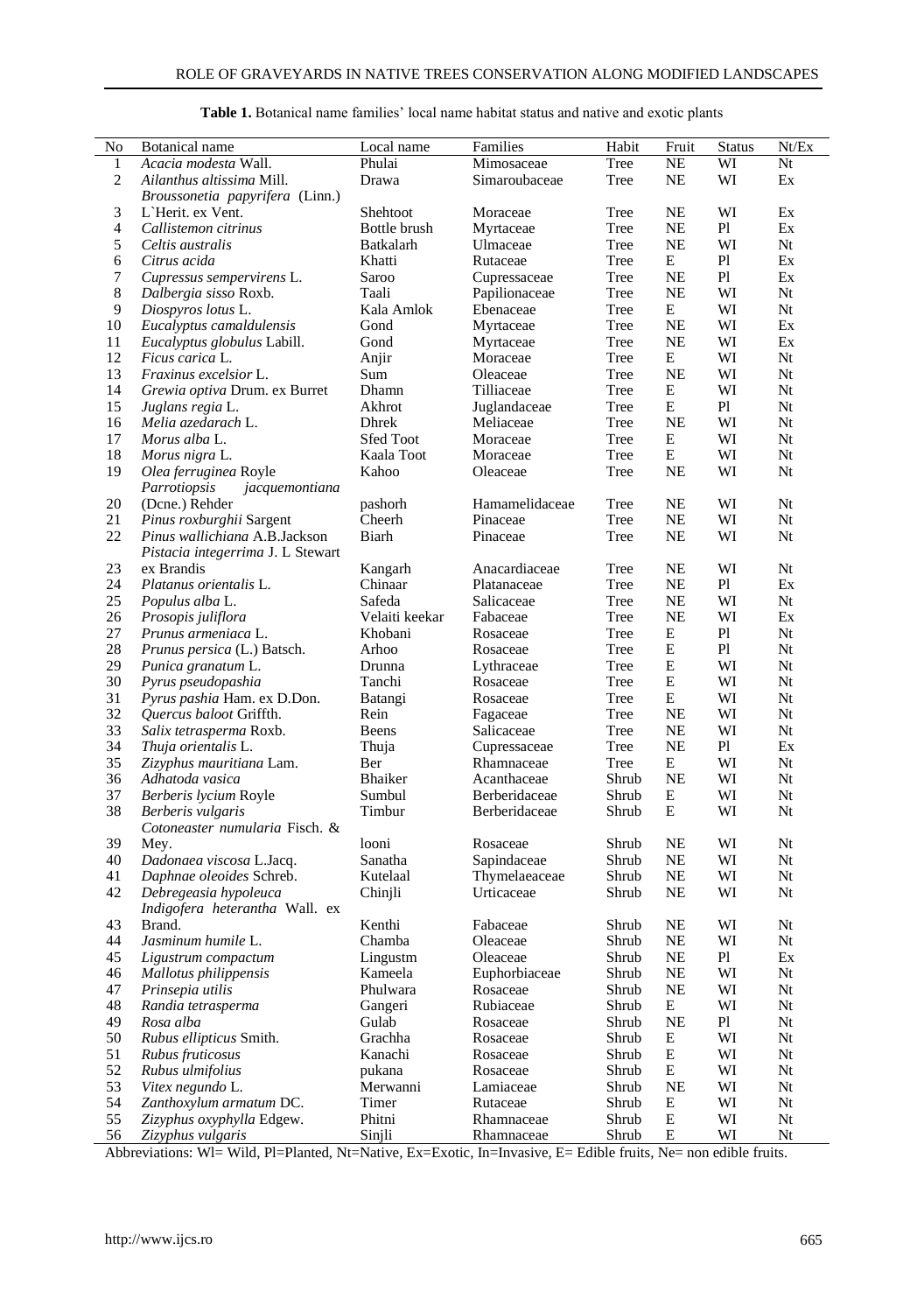# **Discussion**

Graveyards are well preserved sites and have forest patches that are dense than other forest patches in urban areas [28]. Over all 97 such studies about graveyards have been made from different Subcontinents [1]. Beta diversity of graveyards of Bannu Kpk was conducted by Kamran *et al.* [27]. Rahman [40] reported 106 plant species from burial sites of Bangladesh and among them 49 species were used as ethnomedicinal purposes. Ali *et al*. [41] work on burial places of Malakand and reported 20 species of native trees. Rahman *et al*., [34], reported 49 species from cemetery of Bangladesh. Molnar *et al.* [12] studied the graveyards from Albania and reported 29 orchid species and Molnar *et al.* [19] reported 17 orchid species from graveyards of Turkey. Ecological values of graveyards were also studied by Löki *et al.* [42] from Turkish graveyards and reported 86 orchid species. Shah *et al.* [29] studied the ethnoecological values of graveyards from Lahore city. Siddiqui *et al.* [30] studied the garden and parks of Lahore as green spaces and reported 94 species.

Similar native trees were documented by various authers from different burial areas like *Azadirachta indica* and *Dalbergia sissoo* [34], *Morus alba, Acacia modesta* and *Melia azedrachta* [43], *Juglans regia, Ailanthus altissima, Olea ferruginea, Celtis australis, Platanus orientalis* and *Prunus armeniaca* [44], *Pistacia integerima, Punica granatum and Pyrus pashia* [45]. According to Rutkovska *et al.,* [33] many species like *Erigeron Canadensis* etc are planted in cemetery and according to Rahman *et al.* [34] various medicinal plants species are planted in graveyards. From the cemetery of Campbell town Sydney total 77 planted species were reported by McBarron *et al.* [36] and majority of planted species in graveyards were ornamental plants [46]. Twenty-nine ornamental species were reported by Rutkovska *et al.* [33]. Such plantation in graveyards encourages the native flora of the area.

Plant regeneration is a natural process and various native species like *Pistacia integerima, Olea ferruginea, Pyrus pashia etc.* similarly reported by Hussain and Ilahi [45] and 428 naturally growing species reported by McBarron *et al.* [36] from cemetery of Sydney and regenerating rate of invasive species like *Broussonetia papyrifera* etc. is faster than the native species [7].

Invasive species are a great problem for the conservation of native species [29] and these are introduced in graveyards by anthropogenic activities [33]. From burial grounds 49 invasive taxa were documented by Rutkovska *et al*. [33] while Andrabi *et al.* [39] reported maximum invasive taxa belonging to family Asteraceae from graveyards similarly. Browsing and grazing inhabit the budding of plants species in graveyards and suppress the bushes and tree diversity [19]. Construction works in different area cause the rapid destruction of biodiversity and only such green spaces are the hope of native tree conservation in cities [29]. Globally 32% earth is under pastures or crop lands and native coverage is disturbed by agricultural practices [47]. Graveyards are sites that can contribute to conservation of biodiversity [15].

### **Conclusions**

Graveyards acting as remnant habitat patches in agricultural and compact urban landscapes are the model green spaces for biological conservation. Fifty-six plant species belonging to 31 families including 12 planted and 44 naturally growing species were reported from graveyards of Mansehra. There is significant ratio of regenerating individuals of tree species and, about fourteen tree species show more regenerating individuals than mature one.

Native tree diversity in the burial grounds, however, faces various problems like fragmentation, suppressing regenerating plants and invasion of invasive species like *Broussonetia papyrifera* and *Ailanthus altissima.* Old individuals of native species *Celtis*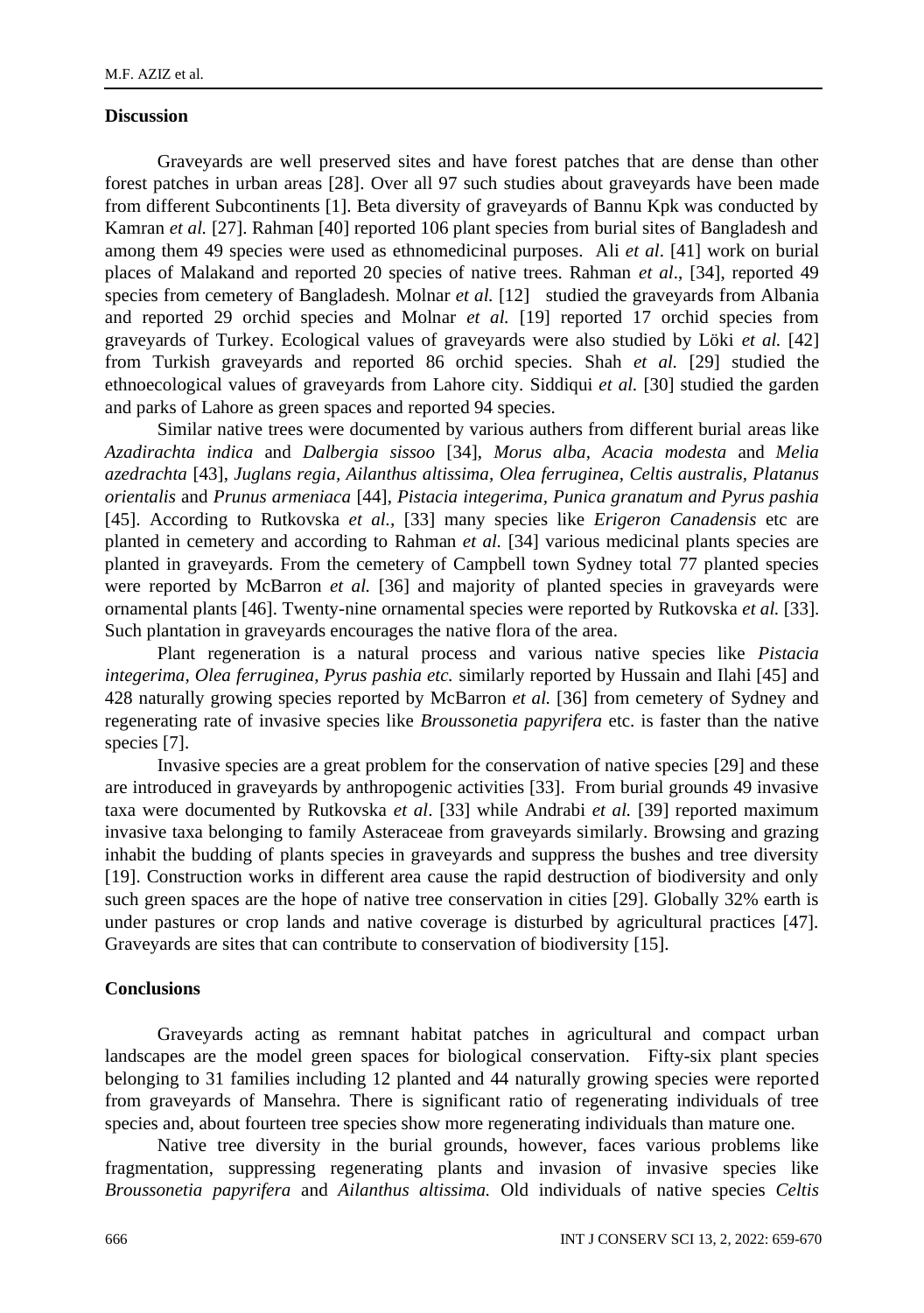*australis, Olea ferruginea, Pistacia integerrima, Quercus spp.* and *Morus spp.,* can be seen in graveyards and may be able to protect native tree diversity in agricultural and compact urban landscapes and can enhance the growth of key stone species. They should be managed scientifically by active participation of communities and local government for the future protection of native flora.

# **Acknowledgments**

The authors are thankful to the local peoples who ease the research project during survey and provide authentic information regarding the graveyards conservation.

# **References**

- [1] V. Löki, B. Deák, A.B. Lukács, V.A. Molnár, *Biodiversity potential of burial places–a review on the flora and fauna of cemeteries and churchyards*, **Global Ecology and Conservation, 18**, 2019, Article number: e00614. DOI10.1016/j.gecco.2019.e00614.
- [2] N. Ramankutty, A.T. Evan, C. Monfreda, J.A. Foley, *Farming the planet: 1 Geographic distribution of global agricultural lands in the year 2000*, **Global Biogeochemical Cycles, 22**(1), 2008, Article Number: GB1003. DOI10.1029/2007GB002952.
- [3] N. Hosonuma, M. Herold, V. De Sy, R.S. De Fries, M. Brockhaus, L. Verchot, A, Angelsen, E. Romijn, *An assessment of deforestation and forest degradation drivers in developing countries*, **Environmental Research Letters, 7**(4), 2012, Article Number: 044009. DOI10.1088/1748-9326/7/4/044009.
- [4] S.A. Scriven, K.M. Carlson, J.A. Hodgson, C.J. McClean, R. Heilmayr, J.M. Lucey, J.K. Hill, *Testing the benefits of conservation set‐asides for improved habitat connectivity in tropical agricultural landscapes*, **Journal of Applied Ecology**, **56**(10)**,** 2019, pp. 2274- 2285.
- [5] A.U. Imam, U.K. Banerjee, *Urbanisation and greening of Indian cities: Problems, practices, and policies*, **Ambio**, **45**(4), 2016, pp. 442-457.
- [6] W. Selmi, C. Weber, E. Rivière, N. Blond, L. Mehdi, D. Nowak, *Air pollution removal by trees in public green spaces in Strasbourg city, France,* **Urban Forestry & Urban Greening, 17,** 2016, pp. 192-201.
- [7] D.J. Nowak, *Contrasting natural regeneration and tree planting in fourteen North American cities,* **Urban Forestry and Urban Greening**, **11**(4), 2012, pp. 374-382.
- [8] C.W. Thompson, J. Roe, P. Aspinall, R. Mitchell, A. Clow, D. Miller, *More green space is linked to less stress in deprived communities: evidence from salivary cortisol patterns,*  **Landscape and Urban Planning**, **105**(3)**,** 2012, pp. 221-229.
- [9] C. Basmajian, C. Coutts, *Planning for the disposal of the dead,* **Journal of the American Planning Association, 76**(3), 2010, pp. 305-317.
- [10] S. Pervaiz, K. Javid, F.Z. Khan, B. Talib, R. Siddiqui, M.M. Ranjha, M. A. Akram, *Spatial Analysis of Vegetation Cover in Urban Green Space under New Government Agenda of Clean and Green Pakistan to Tackle Climate Change*, **Journal of Ecological Engineering, 20**(4), 2019, pp. 245-255.
- [11] R. ShakerArdekani, H. Akhgar, H. Zabihi, *Cemetery as a sociocultural space in the Persian cities,* **International Journal of Architecture and Urban Development, 5**(2)**,** 2015, pp. 57-68.
- [12] A.V. Molnar, A. Takacs, E. Mizsei, V. Loki, Z. Barina, G. Sramko, J. Tokolyi, *Religious differences affect orchid diversity of Albanian graveyards*, **Pakistan Journal of Botany, 49**(1)**,** 2017, pp. 289-303.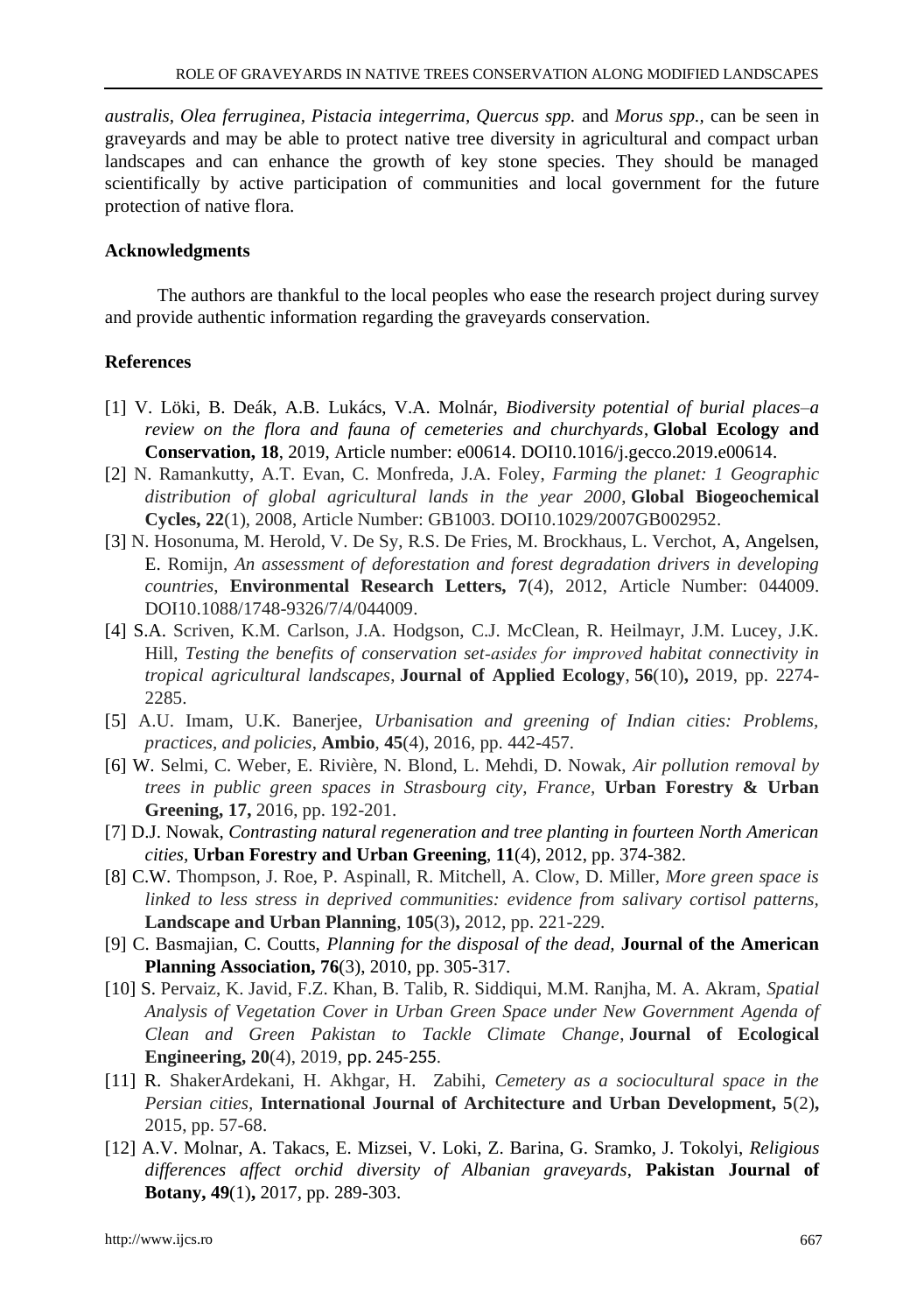- [13] C.P. Kjoller, *Managing green spaces of the deceased: Characteristics and dynamics of Danish cemetery administrations*, **Urban Forestry and Urban Greening, 11**(3), 2012, pp. 339– 348.
- [14] L.Z. Hu, W. Liao Q. Fan, *Values of village fengshui forest patches in biodiversity conservation in the Pearl River Delta, China,* **Biol0gical Conservation, 144**(5)**,** 2011, pp. 1553–1559.
- [15] A. Udeagha, Umazi, Udofia, S. Iwa, D. Etim, *Cultural and socioeconomic perspectives of the conservation of Asanting Ibiono sacred forests in Akwa Ibom State, Nigeria,*  **International Journal of Biodiversity and Conservation, 5**(11), 2013, pp. 696-703.
- [16] S.A. Bhagwat, C. Rutte, *Sacred groves: potential for biodiversity management,* **Frontiers in Ecology and the Environment, 4**(10)**,** 2006, pp. 519-524.
- [17] A. Anthwal, R.C. Sharma, A. Sharma, *Sacred Groves: traditional way of conserving plant diversity in Garhwal Himalaya, Uttaranchal*, **American Journal of Science, 2**(2)**,** 2006, pp. 35-43.
- [18] S.M. Chaghtai, N. A. Rana, H. R. Khattak, 1983. *Phytosociology of the Muslim graveyards of Kohat Division, NWFP, Pakistan,* **Pakistan Journal of Botany, 15**(2)**,** 1983, pp. 99- 108.
- [19] A. Molnár, K. Süveges, Z. Molnar, V. Löki, *Using traditional ecological knowledge in discovery of rare plants: a case study from Turkey*, **Acta Societatis Botanicorum Poloniae, 86**(3)**,** 2017, Article Number3541. DOI10.5586/asbp.3541.
- [20] N. Özhatay, S.K.B. Gürdal, *Checklist of additional taxa to the supplement flora of Turkey,*  VI, **Journal of Faculty of Pharmacy, Istanbul University, 43**(1), 2013, pp. 33-83.
- [21] F. Hadi, M. Ibrar, N. Zaidi, *Role of Dag Behsud graveyard in conservation of indigenous medicinal flora of district Nowshera, Pakistan,* **Scholarly Journal of Agricultural Science, 4,** 2014, pp. 87–89.
- [22] Y. Yang, *Future of ash genus (Fraxinus spp.) in Prospect Cemetery—a management plan,* **Thesis of MasterDegree,** Forest Conservation, Faculty of Forestry, University of Toronto, 2017.
- [23] D.G. Ruch, G. Byron, Torke, S. Kemuel, *The vascular flora in three prairie cemeteries in Henry County, Indiana,* **Proceedings of the Indiana Academy of Science. 119**(1), 2010, pp. 35–51.
- [24] K. Cornell, C. Knight, R. Burdge, A. Gunderson, J. Hubbard, A. Jackson, C. Cristol, *Reproductive success of eastern bluebirds (Siala sialis) on suburban golf courses,* **The Auk, 128**(3), 2011, pp. 577-586.
- [25] R. Kele, *Planning and Urban Design: Honor,* **Mount Auburn Cemetery Master Plan***,* 2007.
- [26] I. Ullah, S.G. Ali, A. Ullah, *Diversity, medicinal uses and conservation studies of graveyards flora of palosi peshawar, Pakistan*, **Mithat Direk**, 2019, Article Number: 211.
- [27] S. Kamran, S. M. Khan, Z. Ahmad, A.U. Rahman, M. Iqbal, F. Manan, S. Ullah, *The role of graveyards in species conservation and beta diversity: a vegetation appraisal of sacred habitats from Bannu, Pakistan,* **Journal of Forestry Research**, **31**, 2020, pp. 1147–1158.
- [28] M.F. Aziz, *Assesment of graveyards as potential sites for tree conservation, a case study from Tehsil Mansehra, kpk, Pakistan*. **PhD Thesis,** Hazara University Mansehra, 2018.
- [29] A.A. Shah, Z. Khan, M. Ramzan, R Saba, *Ethnoecological Studies of Herbs and Shrubs of Miani Sahib Graveyard, Lahore City, Punjab, Pakistan,* **Journal of Bioresource Management, 3**(2), 2016, pp. 33-44.
- [30] S.A. Siddiqui, S. Shirazi, A. Ali, *Floristic analysis of selected parks in Lahore, Pakistan,*  **JPUHS. 29**(2), 2016, pp. 182-195.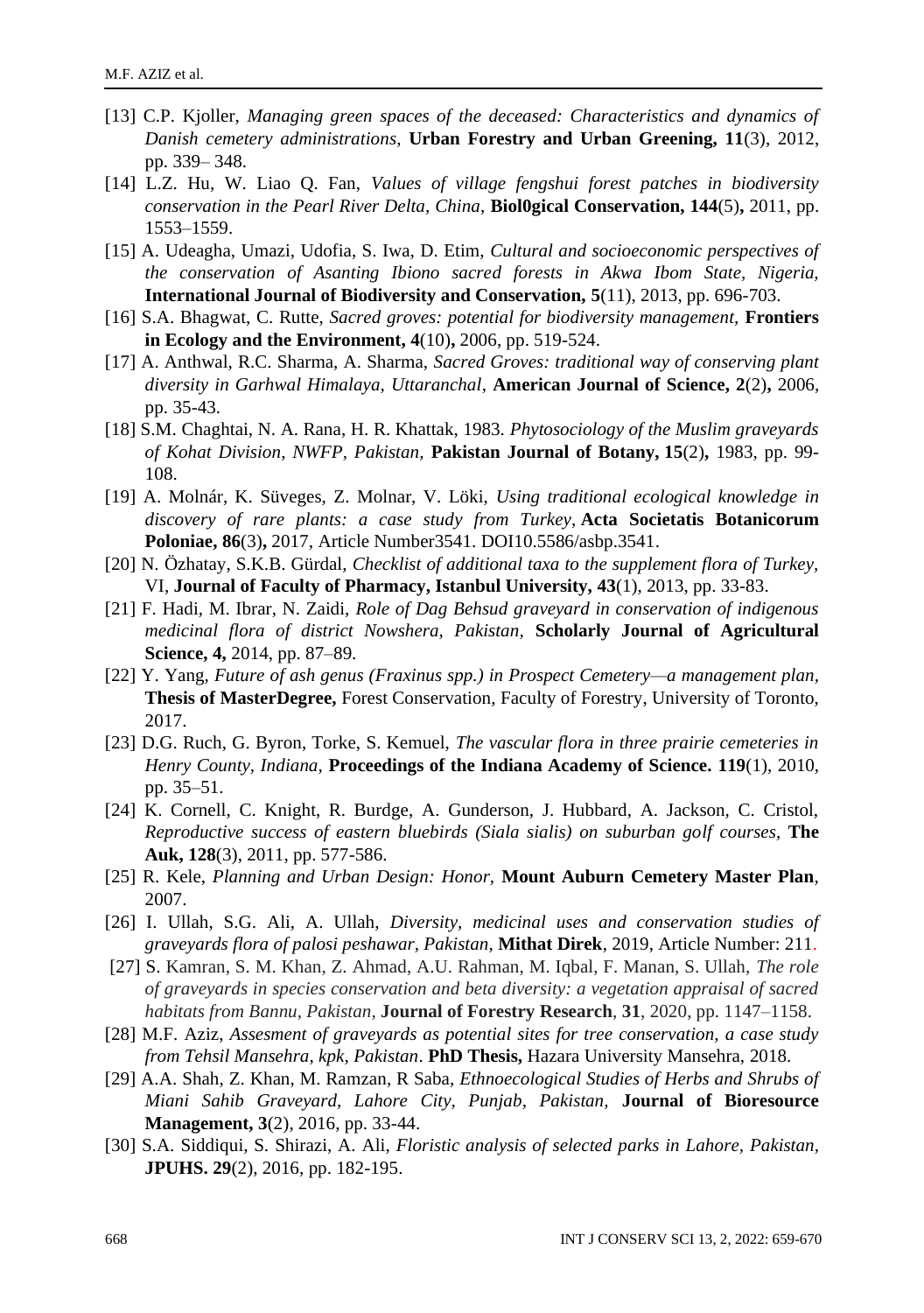- [31] C. Otves, G. Arsene, A. Neacsu, *Species Diversity of the plants found in the Roman Catholic and Orthodox cemeteries (from the Mehala neighbourhood) and the Heroes cemetery from Timisoara,* **Research Journal of Agricultural Science, 48**(2), 2016, pp. 82-92.
- [32] M.A. Khan, A. Ullah, A. Rashid, S.M. Shah, S. Fida, *Floristic leaf size and life form spectra of Asshab Baba graveyard, Chaghar Matti, District Peshawar, KPK, Pakistan,* **International Journal of Biology and Biotechnology***,* **11**(1), 2014, pp. 167-171.
- [33] S. Rutkovska, I. Pučka, I. Novicka, *Analysis of invasive flora in cemetery territories of the city of Daugavpils,* **Environment. Technology, 11**, 2011, pp. 344-351.
- [34] A.H.M. Rahman, M. Anisuzzaman, S.A. Haider, F. Ahmed, A.K.M. Islam A.T.M. Naderuzzaman, *Study of medicinal plants in the graveyards of Rajshahi city,* **Research Journal of Agriculture and Biological Sciences, 4**(1), 2008, pp. 70-74.
- [35] F. Hussain, I. Hameed, M. Shah, L. Badshah, R. Ullah, G. Dastagir, *Graveyards reflect reminent vegetation of Tehsil Peshawar, Pakistan,* **Pakistan Journal of Plant Sciences, 16-17**(1-2)**,** 2011, 30 June 2011. Gale Academic OneFile, link.gale.com/apps/doc/A314801740/AONE?u=anon~39b73383&sid=googleScholar&xid =45c3b39a.
- [36] E. McBarron, D. Benson, M. Doherty, *The botany of old cemeteries,* **Cunninghamia, 2**(1), 1988, pp. 97-105.
- [37] S.I. Ali, M. Qaiser, *A phyto-geographical analysis of the phenerogames of Pakistan and Kashmir,* **Environmental Science, Proceedings of The Royal Society B: Biological Sciences, 89**, 1986, pp. 89–101.
- [38] G. Mustafa, **Mansehra, An introduction, Gazetteer of the Hazara District,** Sang-e-Meel Publications, Lahore, Pakistan, 2003.
- [39] S.M. Andrabi, Z.A. Reshi, M.A. Shah, S. Qureshi*, Studying the patterns of alien and native floras of some habitats in Srinagar city, Kashmir, India*, **Ecological Processes, 4**(2), 2015, https://doi.org/10.1186/s13717-014-0030-9.
- [40] A.H.M.M. Rahman, *Graveyards angiosperm diversity of Rajshahi city, Bangladesh with emphasis on medicinal plants*, **American Journal of Life Sciences, 1**(3), 2013, pp. 98- 104.
- [41] F. Ali, N. Khan, K. Ali, I. Khan, *Influence of environmental variables on the distribution of woody species in Muslim graveyards of Malakand Division, Hindukush Range Mountains of Pakistan,* **Pakistan Journal of Botany, 49**(6), 2017, pp. 2357-2366.
- [42] V. Löki, J. Tökölyi, K. Süveges, A. Lovas-Kiss, K. Hürkan, G. Sramkó, A. Molnár, *The orchid flora of Turkish graveyards: a comprehensive field survey,* **Willdenowia, 45**(2), 2015, pp. 231-244.
- [43] F. Hussain, M. Ahmed, M.J. Durani, G. Shaheen, *Phytosociology of vanishing tropical dry deciduous forest in district Swabi, Pakistan,* **Pakistan Journal of Botany, 25**(1), 1993, pp. 51-66.
- [44] M. Ahmed, N. Khan, M. Wahab, S. Hamza, M.F. Siddique, K. Nazim, M.U. Khan, *Vegetation Structure of Olea ferruginea Royle, Forest of Lower Dir District of Pakistan,*  **Pakistan Journal of Botany, 41**(6), 2009, pp. 2683-2695.
- [45] F. Hussain, I. Ilahi, **Ecology and vegetation of lesser Himalayas, Pakistan,** Jadoon Printing Press, Peshawar, 1991, pp. 168-169.
- [46] Z. Gudžinskas, *Case studies on the alien flora of the vicinity of cemeteries in Lithuania Kapsētu apkārtnes adventīvā flora Lietuvā*, **Zemes un vides zinātnes**, **Latvijas Universitātes Rakst,** 2005, Nr. 685.